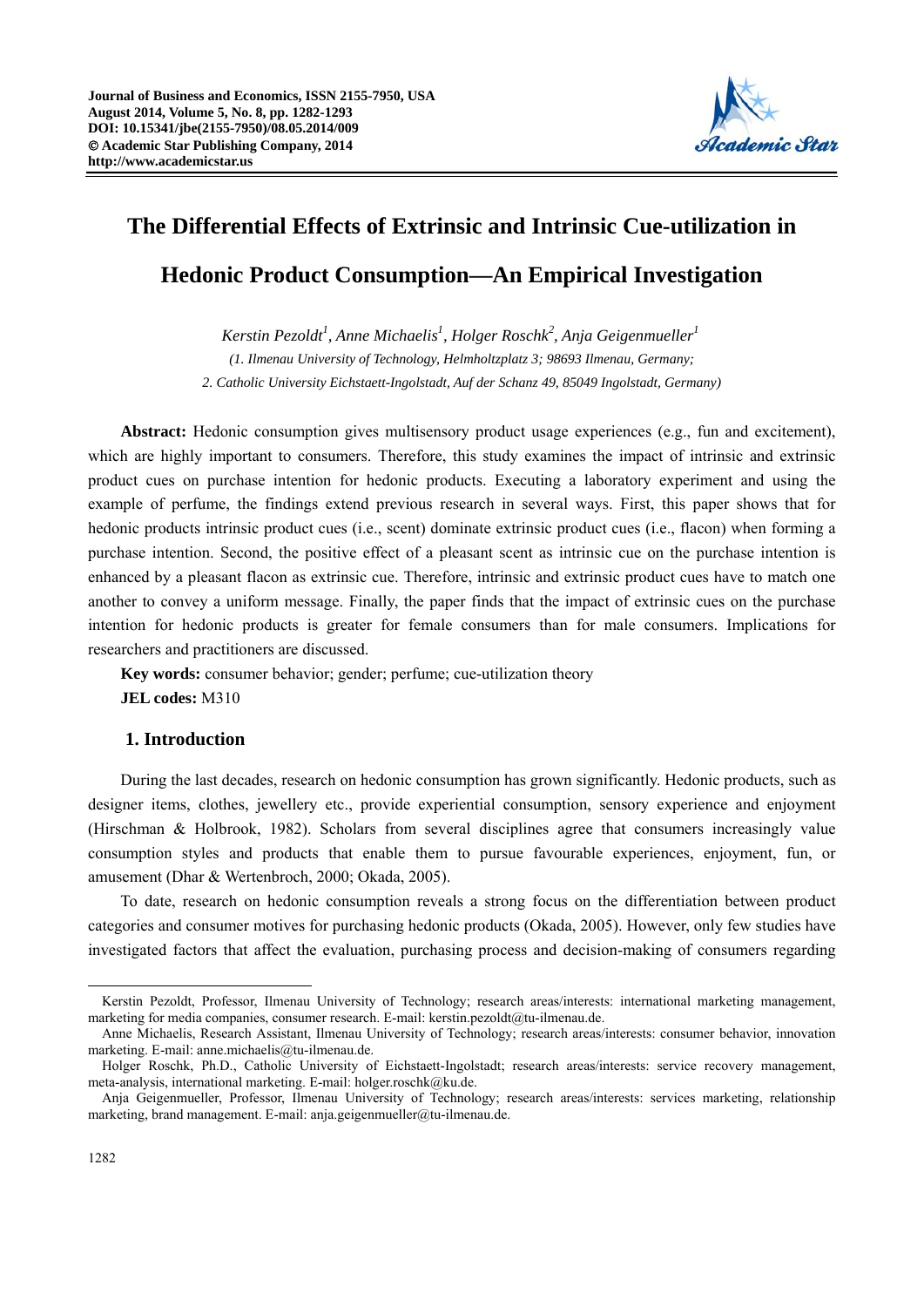hedonic products (e.g., Dhar & Wertenbroch, 2000). Research so far also has not assessed product cues in explaining purchase decisions of hedonic products. This is surprising, as hedonic products are consumed for affective and sensory benefits, whereas utilitarian products are consumed for functional benefits (Micu & Coulter, 2012), hence, differences in decision making can be expected. Consequently, research is needed on factors that influence the consumption of hedonic products in order to broaden the understanding of product evaluation and subsequent decision making for products that provide a hedonic value.

Cue-utilization theory has been widely acknowledged as a rationale for explaining consumers' evaluation of products and product attributes. Broadly speaking, cue-utilization theory posits that consumers rely on "cues" or characteristics of products in their product evaluations (e.g., Richardson et al., 1994). The literature distinguishes between intrinsic and extrinsic cues. Intrinsic product cues (e.g., ingredients) pertain to the product itself whereas extrinsic product cues (e.g., price, brand name, warranty or packaging) belong to the product without being physically a part of it (e.g., Miyazaki et al., 2005; Richardson et al., 1994). Considering the relative impact of intrinsic versus extrinsic cues, previous research provides a rather inconsistent picture. On the one hand, several studies support the notion that intrinsic cues are more influential than extrinsic cues when evaluating the quality of a product (Olson & Jacoby, 1972; Szybillo & Jacoby, 1974). On the other hand, MacInnis and Price (1987) assume that extrinsic cues may be more relevant to consumers than intrinsic cues when it comes to evaluation of hedonic products.

Against this background, this paper aims at investigating the impact of intrinsic and extrinsic cues on the purchase intention for hedonic products. Taking the example of perfume, a laboratory experiment with 160 subjects is executed, demonstrating that for hedonic products the scent as intrinsic cue has a higher impact than the packaging design as extrinsic cue. Thereby, we provide theoretical contribution on the differential effects of intrinsic and extrinsic cues in evaluation of hedonic products. Moreover, we provide insights on how consumers perceive olfactory and visual cues. Thus, our study also contributes to sensory marketing. Finally, we shed light on gender differences regarding the impact of intrinsic and extrinsic cues on consumers' purchasing decision for hedonic products. Since gender differences play an important role in consumer decision-making (Costa et al., 2001; Holbrook, 1986) and previous research on hedonic products neglected the gender aspect, we explicitly include gender in our research design. By this means, more differentiated implications for practice can be made.

The rest of this paper is organized as follows. First, we present our theoretical framework and our hypotheses. Then, attention turns toward our empirical study which examines consumers' purchasing decisions for perfumes. Perfume is a typical hedonic product involving characteristics such as experiential consumption, enjoyment, and pleasure (Crowley et al., 1992). After illustrating our results, we provide a discussion of our findings and provide suggestions for future research as well as managerial implications.

# **2. Theoretical Framework and Hypotheses**

## **2.1 Cue-utilization Theory**

#### 2.1.1 Overview

According to the cue-utilization theory, consumers rely on product attributes to reduce their perceived risk of the approaching purchase decision (e.g., Cox et al., 2006). These attributes are intrinsic (e.g., ingredients) and extrinsic cues (e.g., price, brand name, warranty or packaging) that describe a product and signal its quality to consumers. Intrinsic cues are related to the product itself and cannot be changed without altering the characteristic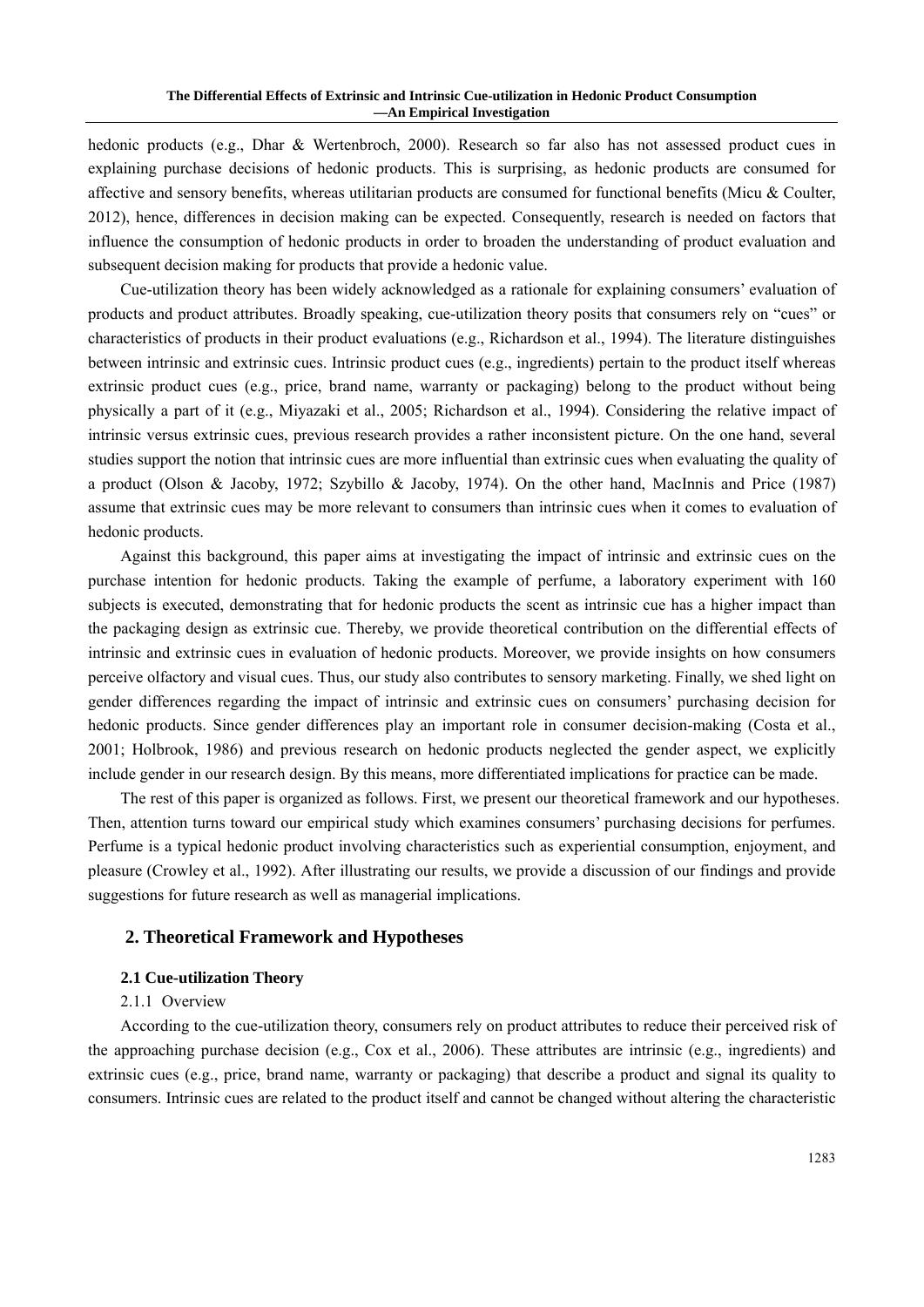of the product. Extrinsic cues, in turn, are related to the product without being physically a part of it (Miyazaki et al., 2005; Richardson et al., 1994).

Consumers are using intrinsic and extrinsic cues to the same extent but vary between them across different product categories and their product experience level (Jacoby et al., 1971; Lee & Lou, 1996; Rao & Monroe, 1988). Studies found that intrinsic cues are more reliable indicators for product quality than extrinsic cues (Olson & Jacoby, 1972). That is, intrinsic cues are more powerful in influencing consumers' product evaluation and dominate extrinsic cues. However, when intrinsic cues are scarce or considered as not useful, extrinsic cues are used as an indicator for quality (Miyazaki et al., 2005; Rao & Monroe, 1988). The question remains, to what extent intrinsic and extrinsic cues affect consumers' purchase intentions for hedonic products. This is important as consumers shop hedonic products for affective and sensory benefits and utilitarian products for functional benefits (Micu & Coulter, 2012), that is, resulting in differential cue-utilization and, hence, product evaluation for hedonic products.

Research on cue-utilization theory focuses in particular on visual and verbal product attributes as extrinsic cues. These studies include brand advertising, store name, brand names, and price (e.g., Brucks et al., 2000; Doods & Monroe 1985; Erdem et al., 2008; Rao & Monroe, 1989). Product inherent attributes, which have been studied as intrinsic cues, are for instance the scent of sunscreen and household cleaner (Bone & Jantrania, 1992).

The purchase of a perfume is highly experimental in nature (Bone & Ellen, 1999) and provides customers a primarily hedonic value (Dhar & Wertenbroch, 2000). As intrinsic cue we consider the scent, that is, an olfactory cue because it is the main benefit of a perfume and generates its hedonic value. In related research on store environment, ambient scent has received considerable attention and is shown to influence customer's purchase decision (e.g., Bone & Jantrania, 1992; Milotic, 2003; Mitchell et al., 1995; Spangenberg et al., 1996). As extrinsic cue we consider the design of the packaging, that is, a visual cue because the packaging design serves as an eye-catcher to get attention. For in-store buying processes getting attention still plays a key role to acquire new customers (Clement, 2007). In previous literature the price and brand name are often analyzed (e.g., Brucks et al., 2000; Erdem et al., 2008). However, we decided for the scent and packaging design since both are major product attributes for perfume as hedonic product, which are designed during the product development process and can be hardly altered afterwards, while the perfume's price and also the brand can be more freely set and changed after the perfume has been created.

## 2.1.2 Relation of Intrinsic and Extrinsic Cues

On the one hand, consumers infer about a product from its package as important extrinsic cue (Clement, 2007; Garber, 1995). Hence, packaging has been recognized as relevant extrinsic cue when forming a purchase intention (Mueller et al., 2010). Especially for hedonic products, design and packaging is highly relevant as it shapes consumers' perception of the potential experience or enjoyment the product potentially provides. In this vein, Reimann et al. (2010) show that for prestigious brands with a higher price and higher experiential values consumers prefer an aesthetic and pleasant packaging rather than a standardized package.

In the case of perfume, the packaging design appears as "eye-catching" extrinsic cue which attracts consumers' attention, adds value to the product and, hence, triggers the purchase intention. We define a pleasant packaging design as aesthetic, appealing and good looking perfume flacon that arouses consumer's curiosity. The packaging with its design elements such as material, illustration, colour, shape and typography (Milotic, 2003) signals a certain quality, hence, adds value to the perfume. On a communicative level the packaging design not only signals quality but also attracts consumers' attention, determines their first impression and, hence, promotes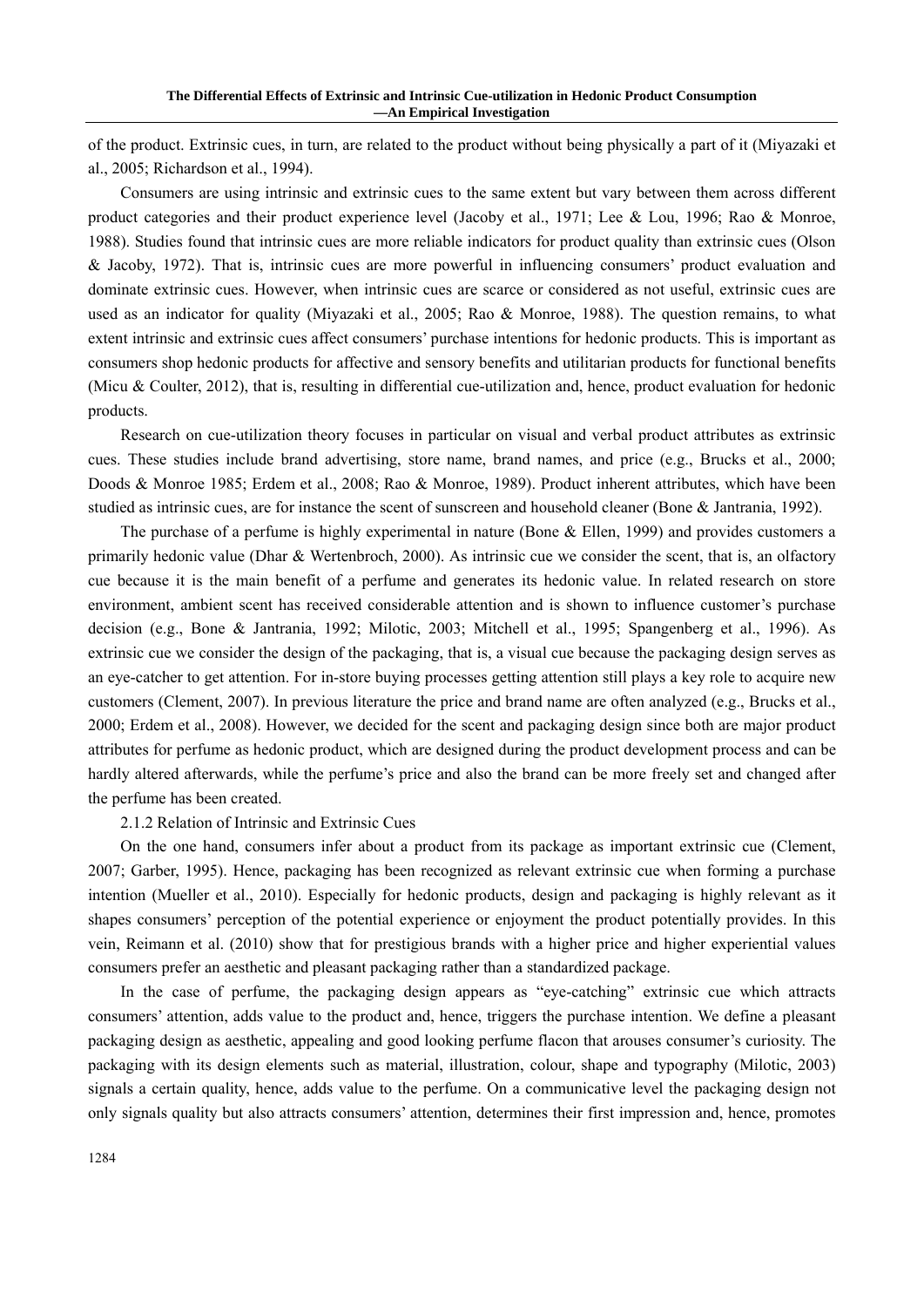the perfume's value and message (Underwood et al., 2001).

However, on the other hand the scent of a perfume serves as a powerful intrinsic cue. A perfume's scent generates an olfactory experience that is able to generate pleasure because it evokes strong associations and past memories when smelling it (Orth & Bourrain, 2008). A perfume's scent is perceived as pleasant when it triggers associations and past memories that recall positive emotions. Conversely, consumers perceive a scent as unpleasant when it evokes associations and past memories that recall emotions connected to negative experiences. The pleasantness of a scent generates a high hedonic value that is considered in consumers' perfume evaluation processes (Spangenberg et al., 1996). Consumers emphasize a pleasant scent, because they perceive enjoyment and it is a way to define their personality and individuality (Higuchi et al., 2005; Schleidt, 1992). Taking into account the positive impact of intrinsic cues on product evaluations (Olson & Jacoby, 1972) and its predominance on extrinsic cues as quality indicator (Miyazaki et al., 2005; Rao & Monroe, 1988), we derive the following hypothesis:

*H1*: Scent, as intrinsic cue, has a stronger positive effect on purchase intention than the packaging design, as extrinsic cue.

2.1.3 Interaction of Intrinsic and Extrinsic Cues

Previous literature suggests an interdependent relationship between intrinsic and extrinsic cues. According to cue-consistency theory (Maheswaran & Chaiken, 1991; Miyazaki et al., 2005; Solvic, 1966), the set of intrinsic and extrinsic cues need to be consistent to arrive at product evaluation. Mitchell et al. (1995) suggest that inconsistent cues evoke cognitive dissonance and the product evaluation becomes more difficult for consumers. Consistent cues facilitate and enhance subsequent judgments (Mitchell et al., 1995; Miyazaki et al., 2005). In terms of the scent Bosmans (2006) reveals that consumers' product evaluations are affected by an ambient scent that is congruent with the product. As Reimann et al. (2010) show, consumers infer the scent of a product by evaluating the packaging design. Hence, both perfume attributes, namely scent as intrinsic cue and packaging design as extrinsic cue, are assumed to affect the purchase decision for hedonic products resulting in an affirmation effect, that is, the combination of both cues leads to a strengthened effect of the scent, as intrinsic cue, on consumers' purchase intentions. Therefore, we hypothesize:

*H2*: A pleasant packaging design, as extrinsic cue, enhances the positive effect of the scent, as intrinsic cue, on consumers' purchase intention.

# 2.1.4 Gender

It is reasonable to assume that consumers' pursuit of favourable experiences and enjoyment is gender-specific. Hence, we suggest that the impact of extrinsic and intrinsic cues on the purchase decision for hedonic products is different for male and female customers. This assumption finds support from previous research on gender-related differences in information processing. Information processing differs between male and female consumers as they exhibit different cognitive and affective states (Coley & Burgess, 2003; Petrevu, 2001). Men tend to process explicit product information on a logical and analytical level (Costa et al., 2001). Women additionally refer to nonverbal and visual cues when evaluating an object's attributes (Holbrook, 1986). Furthermore, it has been shown that women place more emphasis on aesthetics than men do (Dittmar et al., 1995; Rook & Hoch, 1985). These observations provide a rationale for the assumption that women rather than men infer the hedonic value of a product from its visual appearance, aesthetics or design (Coley & Burgess 2003; Dittmar et al., 1995; Meyers-Levy & Maheswaran, 1991; Underhill, 2009). With regard to these gender-specific differences in decision-making, we postulate the following hypothesis: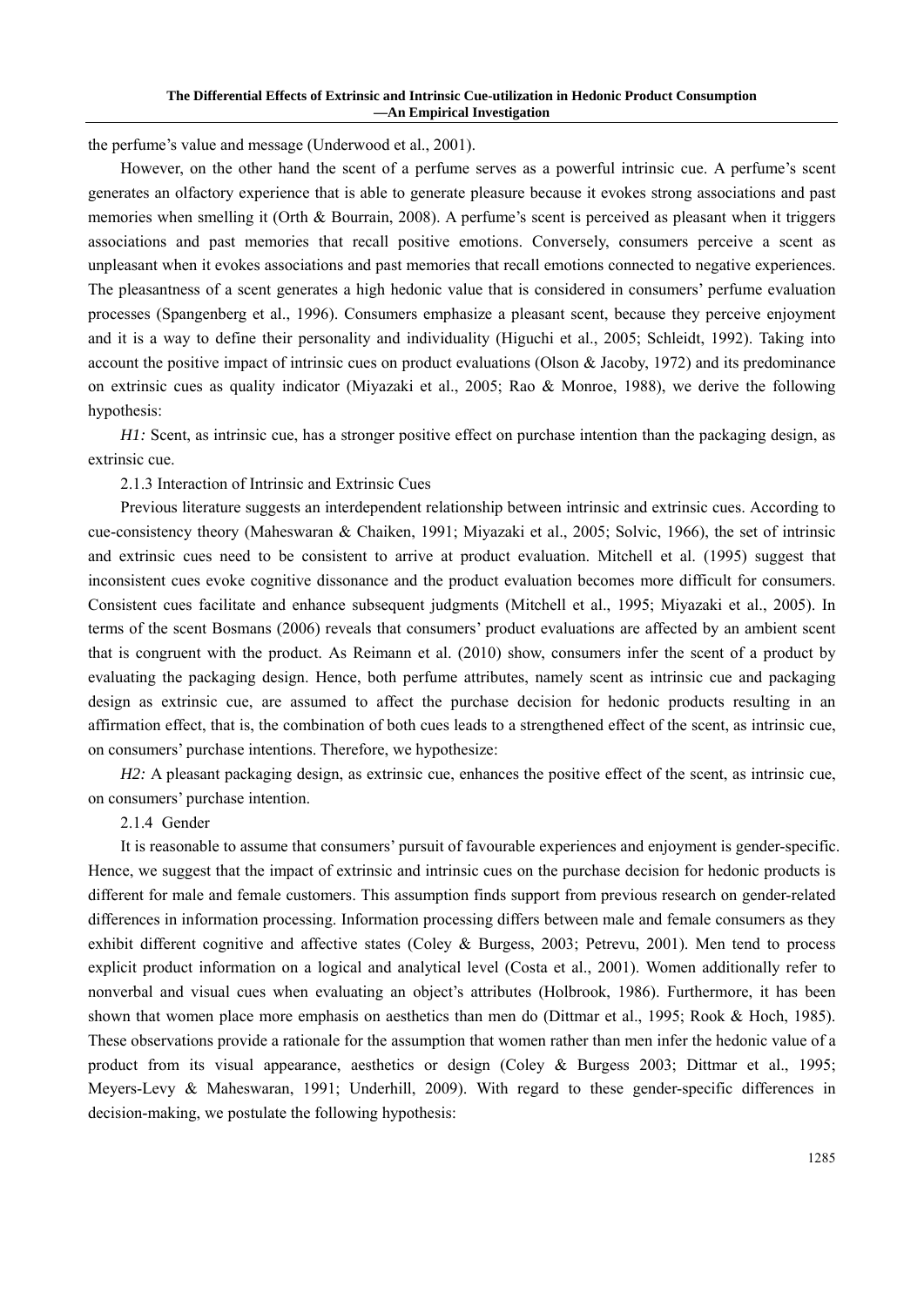*H3*: The positive effect of the packaging design, as extrinsic cue, on purchase intentions is stronger among women than among men.

## **3. Methodology**

#### **3.1 Experimental Design and Sample**

To test our hypotheses a  $2\times2\times2$  between-subjects factorial design was employed with scent (pleasant/unpleasant), packaging design (pleasant/unpleasant) and gender (male/female) as the experimental factors. The participants were 160 students (80 men, 80 women) with ages ranging from 19 to 25 years. Both gender groups were randomly assigned to one of the four treatments.

#### **3.2 Pre-test**

A pre-test involving 32 participants was conducted in order to check manipulation of scent and packaging design. Manipulations were based upon scent and packaging design of two real existing unisex perfumes. Scent and packaging design were evaluated independently in order to check if each product attribute on its own is perceived as intended. Thus, participants were not able to associate the scent with the packaging design. The perfume brand was anonymised.

The pleasantness of the scent was measured with a four-item scale ( $\alpha$  = .96). Scent scale items were "I find the scent pleasant", "I find the scent fragrant", "I find the scent appealing" and "I find the scent good smelling". Also, a four item scale was used to measure the pleasantness of the packaging design ( $\alpha$  = .96). Packaging design scale items were "I consider the packaging design as aesthetic", "I consider the packaging design as good looking", "The packaging design arouses my curiosity" and "I find the packaging design appealing". For both the scent and packaging design five-point Likert-type scales were used ranging from 1 (strongly disagree) to 5 (strongly agree).

A series of t-tests were carried out to analyze manipulation check. Results indicated significant differences between the scents in terms of pleasantness ( $M_{\text{pleasant}} = 3.69$ ,  $M_{\text{unpleasant}} = 2.87$ ,  $t = 2.414$ ,  $p < .05$ ). Likewise, significant differences in means were found between the packaging designs in terms of pleasantness ( $M_{\text{pleasant}} = 3.2$ ,  $M<sub>unpleasant</sub> = 2.17, t = 2.887, p < .05$ . Summarizing, participants judged the scent and packaging design of perfume number one as pleasant and the scent and packaging design of perfume number two as unpleasant. Thus, the perfume treatments of the main study were based on the scent and packaging design of these both perfumes.

## **3.3 Procedure and Measurements of the Main Study**

Participants entered a room in groups of five and took their seats at a table offering enough space as to not disturb each other. Based on the respective treatments, participants were handed a pleasant or an unpleasant packaging design with a pleasant or unpleasant scent. The perfume's brand name, shown on the packaging design's front, was again anonymised. Then, they were asked to view the packaging design and smell the scent at the same time. Thus, a typical perfume decision was simulated. Finally, participants were given a questionnaire to rate their purchase intentions and probabilities.

As dependent variables we used purchase intention as well as purchase probability. Purchase intention is widely used in marketing research (e.g., Gelbrich & Roschk, 2011). However, Juster (1966) criticizes the predictive accuracy of purchase intention and proposes to use purchase probability as it is more specific in terms of purchase horizon and situation. Wright and MacRae (2007, p. 623) conclude in their study "(…) purchase intention perform well, (…) purchase probabilities perform better". Therefore, we use both measures.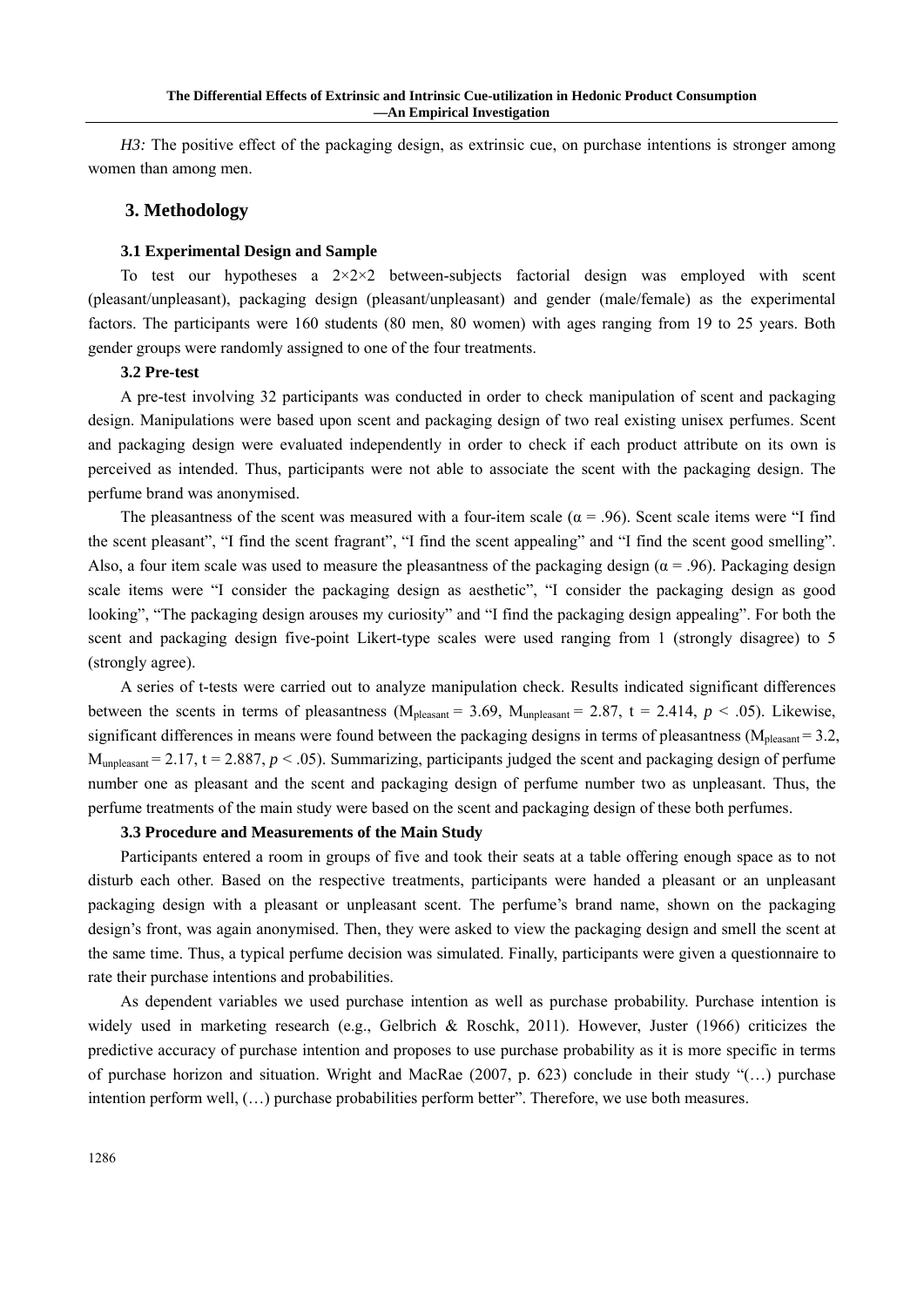A participant's intention to buy a perfume was measured with a four-item scale ( $\alpha$  = .95). The scale items were "My willingness to buy the product is" (very low/very high), "It is very likely that I will buy the perfume" (strongly disagree/strongly agree), "I would purchase the perfume next time I need a perfume" (strongly disagree/strongly agree) and "I would definitely try the perfume" (strongly disagree/strongly agree). These items were based on purchase intention scales from Petrevuand Lord (1994) and Doods et al. (1991). Participants responded to all items on a seven-point Likert scale. The purchase probability was measured on an eleven-point scale (0% = no chance, almost no chance;  $100%$  = certain, practically certain) based on the purchase probability scale from Juster (1966).

# **3.4 Covariates**

To account for inter-individual differences in forming a purchase decision we included involvement (with the product, the purchase, and the purchase decision), the annual purchase rate for perfumes, and the amount of perfume use as covariates. They have been shown to be related to consumer behavior including consumers' purchase intentions and purchase decisions (Laurent & Kapferer, 1985; Lockshin et al., 1997; Mittal & Lee, 1989; Mittal, 1989). All covariates were found not to be statistically significant and were, therefore, not considered in the subsequent analysis.

# **4. Results**

To analyze our data, we ran two separate ANOVAs for our dependent variables purchase intentions and purchase probability. Independent variables were scent, packaging design and gender. The ANOVA results for purchase intentions are reported in Table 1 and the cell means in Table 2.

|                            | таріе т<br>ANOVA Results for Purchase Intention |        |         |       |  |
|----------------------------|-------------------------------------------------|--------|---------|-------|--|
|                            | df                                              |        | $Sig^a$ |       |  |
| Scent <sup>b</sup>         |                                                 | 35.783 | 0.000   | 0.194 |  |
| Packaging Designb          |                                                 | 13.947 | 0.000   | 0.086 |  |
| Scent*Packaging Designb    |                                                 | 19.430 | 0.000   | 0.115 |  |
| Gender*Packaging Designb   |                                                 | 7.307  | 0.008   | 0.047 |  |
| Error                      | 149                                             |        |         |       |  |
| Total                      | 153                                             |        |         |       |  |
| $R^2$ <sub>corrected</sub> | 0.312                                           |        |         |       |  |

 $ATOVA$  **D** 

Note.  $a \alpha = .05$ . <sup>b</sup> Hypothesis supported.

|  |  |  | Table 2 Cell Means and Standard Deviations for Purchase Intention |  |
|--|--|--|-------------------------------------------------------------------|--|
|--|--|--|-------------------------------------------------------------------|--|

| Scent      | Packaging Design | Men        | Women      | Mean       |
|------------|------------------|------------|------------|------------|
| Pleasant   | Pleasant         | 3.65(1.64) | 4.03(1.43) | 3.84(1.53) |
|            | Unpleasant       | 2.44(1.26) | 2.02(1.00) | 2.23(1.14) |
| Unpleasant | Pleasant         | 1.71(0.65) | 1.82(1.15) | 1.77(0.92) |
|            | Unpleasant       | 2.50(1.77) | 1.34(0.38) | 1.92(1.40) |
|            | Mean             | 2.57(1.54) | 2.30(1.47) | 2.44(1.51) |

Note. Measured on a seven-point Likert scale  $(1 =$  strongly disagree;  $7 =$  strongly agree).

The results of the ANOVA indicate a significant main effect for scent ( $F = 35.783$ ,  $p \le 0.001$ ) and packaging design (F = 13.947,  $p < 0.001$ ) on consumers' purchase intention. It is shown that a pleasant scent positively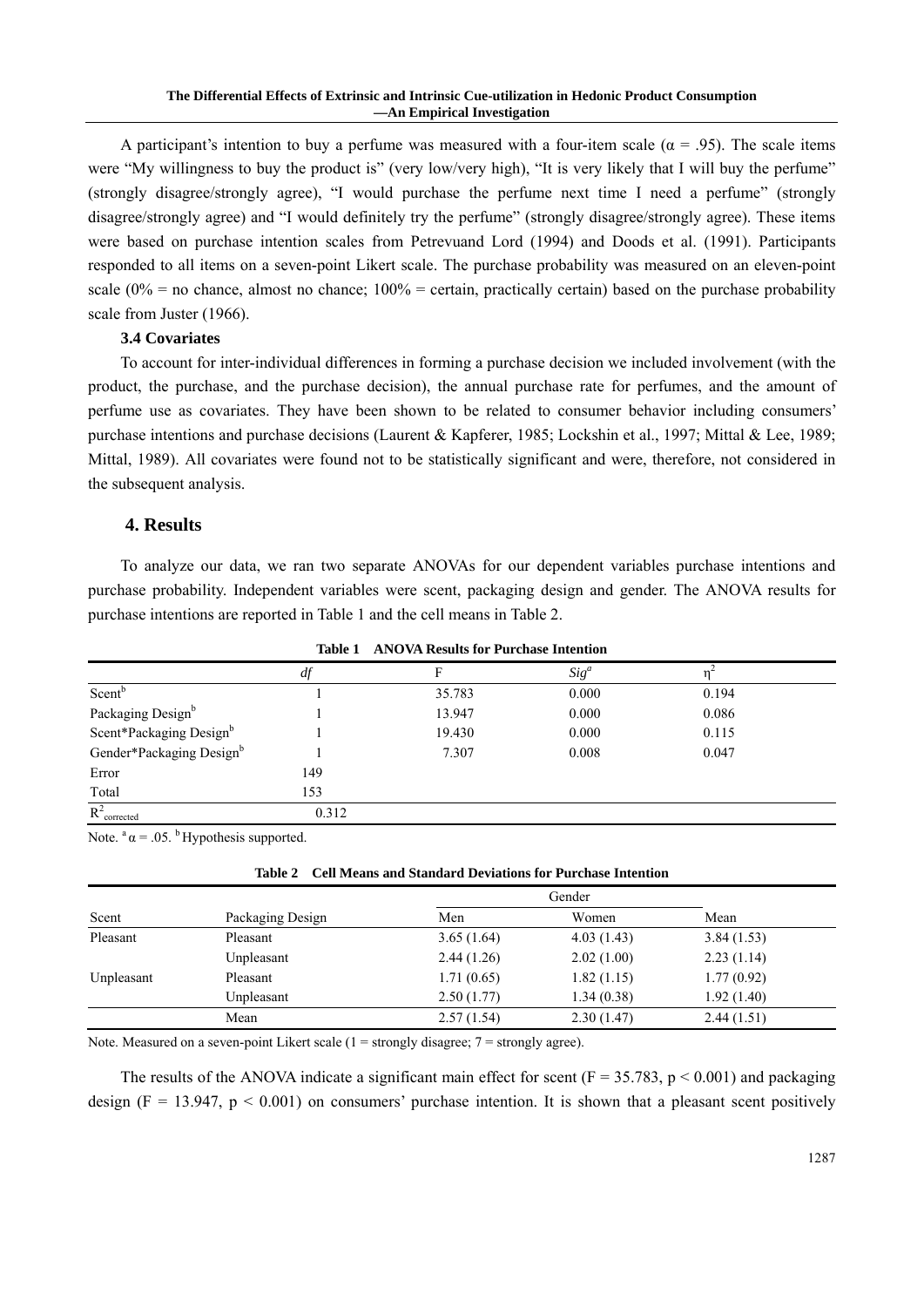influences the intention to purchase a perfume  $(M_{\text{unpleasant seen}} = 1.84; M_{\text{pleasant seen}} = 3.03)$ . The same applies to the packaging design (M<sub>unpleasant packaging</sub> = 2.0; M<sub>pleasant packaging design</sub> = 2.80). It is also shown that the scent has with a partial eta square  $\eta^2$  = .194 a stronger effect on the purchase intention as the packaging design with a partial eta square  $\eta^2 = 0.086$ . Therefore, Hypothesis 1 is supported. A significant interaction effect was found for scent and packaging design ( $F = 19.430$ ,  $p < 0.001$ ) and is depicted in Figure 1. An examination of cell means show that a pleasant scent has a stronger positive effect on purchase intentions when packaging design is pleasant (Munpleasant scent = 1.77,  $M_{\text{pleasant seen}} = 3.84$ ). The effect is smaller with an unpleasant packaging design ( $M_{\text{unplesasant seen}} = 1.92$ ,  $M<sub>pleasant</sub>$  scent = 2.23). Therefore, Hypothesis 2 is supported.



**Figure 1 Significant Interaction Effect between Scent and Packaging Design for Purchase Intention** 

We also found a significant interaction effect between gender and packaging design ( $F = 7.307$ ,  $p = 0.008$ ) which is depicted in Figure 2. It is shown that a pleasant packaging design has a stronger positive effect on the purchase intention among women ( $M_{\text{unpleasantpackage}} = 1.68$ ,  $M_{\text{pleasantpackage}} = 2.95$ ) than among men  $(M_{\text{unpleasantpackage}} = 2.47, M_{\text{pleasantpackage}} = 2.68)$ . Therefore, Hypothesis 3 is supported.





The ANOVA results with purchase probability as dependent variable are shown in Table 3 and the cell means in Table 4. Significant results were also found for the main effects of scent ( $F = 22.299$ ,  $p < 0.001$ ) and packaging design (F = 10.698, p = 0.001), which positively influence purchase probability ( $M<sub>unpleasant secnt</sub> = 16.13$ ,  $M<sub>pleasant secnt</sub>$  $= 31.00$ ;  $M_{\text{unpleasantpackage}} = 18.50$ ;  $M_{\text{pleasantpackage}} = 28.63$ ). Furthermore, scent ( $\eta^2 = 0.130$ ) also shows a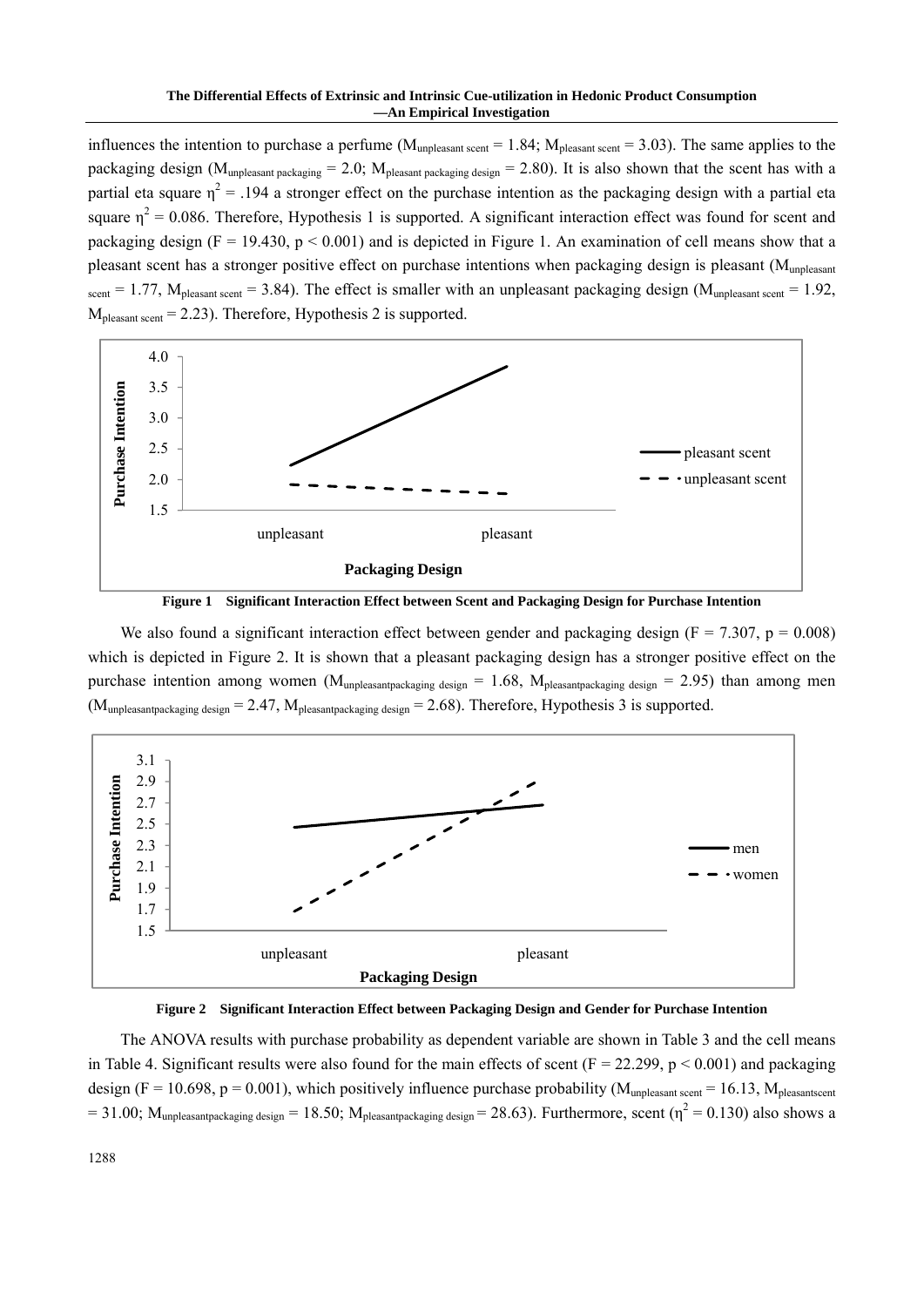#### **The Differential Effects of Extrinsic and Intrinsic Cue-utilization in Hedonic Product Consumption —An Empirical Investigation**

stronger effect on purchase probability as packaging design ( $\eta^2 = 0.0067$ ). The interaction effect between scent and packaging design (F = 10.930, p = 0.001) and gender and packaging design (F = 7.354, p = 0.007) is found to be significant too. An examination of cell means shows that a pleasant scent has a stronger positive effect on purchase intentions when packaging design is pleasant ( $M<sub>unpleasant secent</sub> = 16.00$ ;  $M<sub>pleasant secent</sub> = 41.25$ ) than when it is unpleasant ( $M<sub>unpleasant secnt</sub> = 16.25$ ;  $M<sub>pleasant secnt</sub> = 20.75$ ). Also, women's purchase intention is more influenced by a pleasant packaging design (M<sub>unpleasantpackaging design</sub> = 10.50, M<sub>pleasantpackaging design</sub> = 27.25) than are men's  $(M_{\text{unpleasantpackageing design}} = 26.50, M_{\text{pleasantpackageing design}} = 28.50)$ . Summarizing, results are in line with those of repurchase intentions, thus, supporting Hypothesis 1, 2 and 3.

|                            | $d\!f$ | F      | $Sig^a$ |       |  |
|----------------------------|--------|--------|---------|-------|--|
| Scent <sup>b</sup>         |        | 22.299 | 0.000   | 0.130 |  |
| Packaging designb          |        | 10.698 | 0.001   | 0.067 |  |
| Scent*Packaging designb    |        | 10.930 | 0.001   | 0.068 |  |
| Gender*Packaging designb   |        | 7.354  | 0.007   | 0.047 |  |
| Error                      | 149    |        |         |       |  |
| Total                      | 153    |        |         |       |  |
| $R^2$ <sub>corrected</sub> | 0.247  |        |         |       |  |

**Table 3 ANOVA Results for Purchase Probability** 

Note.  $a = 0.05$ . b Hypothesis supported.

|            |                  |               | Gender        |               |
|------------|------------------|---------------|---------------|---------------|
| Scent      | Packaging design | Men           | Women         | Mean          |
| Pleasant   | Pleasant         | 41.50(26.81)  | 41.00 (19.71) | 41.25(23.23)  |
|            | Unpleasant       | 25.00 (21.89) | 16.50(13.49)  | 20.75 (18.45) |
| Unpleasant | Pleasant         | 15.50 (14.68) | 16.50(16.31)  | 16.00(15.33)  |
|            | Unpleasant       | 28.00 (28.21) | 4.50(5.10)    | 16.25(1.40)   |
|            | Mean             | 27.50 (24.88) | 19.63 (19.65) | 23.56 (23.28) |

Note: Measured on a seven-point Likert scale (1 = strongly disagree; 7 = strongly agree).

### **5. Discussion**

## **5.1 Theoretical Contributions**

To date, the marketing literature lacks empirical evidence for the impact and, hence, relative importance of extrinsic and intrinsic cues on the purchase intention for hedonic products. Addressing this research gap, our study adds to the marketing literature in several ways. First, this paper demonstrates that intrinsic as well as extrinsic cues influence consumers' purchase intention for hedonic products.

Second, paralleling past research on cue utilization for quality assessments, we provide empirical evidence on the fact that intrinsic cues are more relevant to consumers' purchasing decisions for hedonic products than extrinsic cues. Regarding the scent as an intrinsic cue we find a stronger effect on consumers' purchase intention than for the packaging design as an extrinsic cue. A possible explanation for these results may pertain to the fact that the scent as the main benefit of a perfume triggers emotions and therefore enjoyment and pleasure rather than the packaging design does.

Third, in line with cue-consistency theory, this paper shows that the packaging design supports perceptions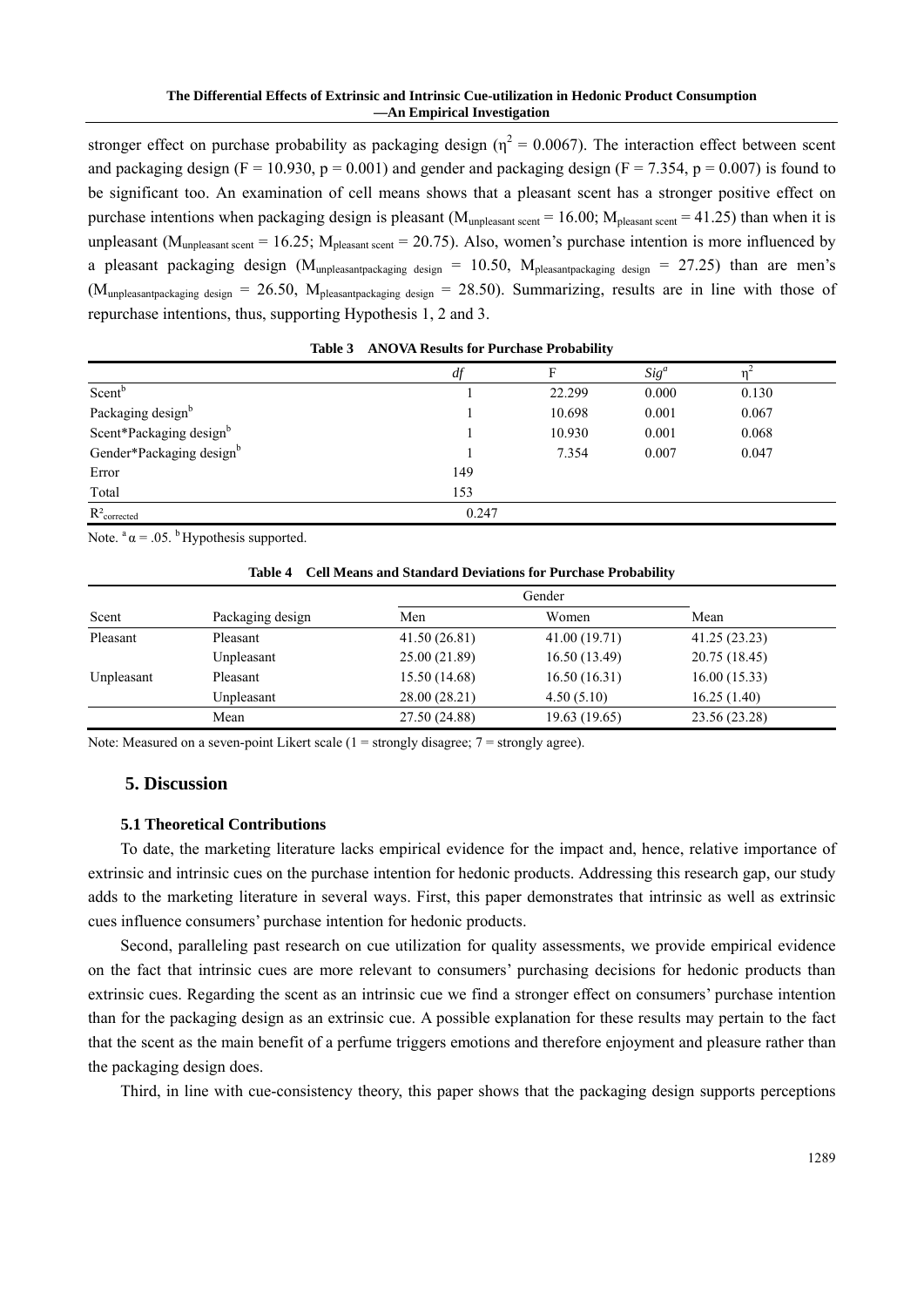based on the scent. That is, the positive effect of a pleasant scent as intrinsic cue on the purchase intention is enhanced by a pleasant packaging design as extrinsic cue. Therefore, the results confirm the cue-consistency theory as scent and packaging design have to match one another to convey a uniform message. It is shown that inconsistent scent and packaging design evaluation is almost equally low when both cues are unpleasant. Consumers form a certain expectation about the scent based on the packaging design and if the scent does not fulfil consumers' expectations, disconfirmation arises and influences consumers' purchase intention negatively (Miyazaki et al., 2005).

Fourth, our results support the notion that the impact of extrinsic and intrinsic cues differs between male and female consumers. We find that for women extrinsic cues have a stronger influence on the purchase intention for hedonic products than for men. Women emphasize a pleasant packaging design as extrinsic more than men do. This result is in line with findings from previous research that suggests that women rely to a greater extent on visual attributes, design or aesthetics than men do (Fischer & Arnold, 1994; Holbrook, 1986). Notwithstanding, our study reveals that men base their product assessments not only on functional product features but also on extrinsic attributes such as a product's design or package.

## **5.2 Managerial Implications**

Conclusions for marketing managers especially of perfume brands are threefold. First, our results show that a perfume's scent is the main driver of consumers' purchase intention. Because of its ability to trigger individual associations, managers should focus on the scent as intrinsic and emotional related cue that can be used to strengthen the bond with the brand. Second, the study reveals that packaging design foster individuals' purchase intention. Hence, it is also important to make an effort to develop an eye-catching packaging design to attract the attention of consumers. As an extrinsic cue, packaging design can be highlighted in advertising in magazines, television, and internet, to support positive assumptions on intrinsic product attributes and to elevate consumers' purchase intention. Notably, as our findings show, purchase intentions are highest when scent and packaging design communicate a consistent message. Therefore, managers need to make sure that the packaging design reflects the scent visually. Third, results show that women and men prefer a pleasant packaging design, although the packaging design is more important for women than for men. Obviously, women prefer other design elements (e.g., soft shaped, warm, light, and round) than men (straight-shaped, cool, black, and angular) to underline their gender belonging (Wellmann et al., 2004). Therefore, the industry's preference to increasingly offer unisex perfumes may represent a significant challenge since unisex perfumes are a design compromise, which often results in more masculine packaging design elements, thus limiting purchase preferences of both women and men. Therefore, managers might refrain from offering unisex perfumes on a mass market and instead focus on sufficiently differentiated target groups.

## **5.3 Limitations and Future Research**

This study explores the impact of extrinsic and intrinsic cues on the purchase intention for hedonic products using the example of perfume as a typical hedonic product. As any scientific work, this study has several limitations. A first limitation refers to the context of our study. In order to generalize our findings, future studies should investigate this research question in other product categories, such as clothes, fashion, designer ware etc. Second, our dependent variable poses a limitation to our study. Measuring purchase intentions instead of real purchasing behavior always includes the risk to overestimate consumers' preference for a given product. Hence, future studies should capture consumers' real purchasing behavior. Third, the means for participants' purchase intentions are rather low. This might be due to the artificial study procedure and that the perfume decision is made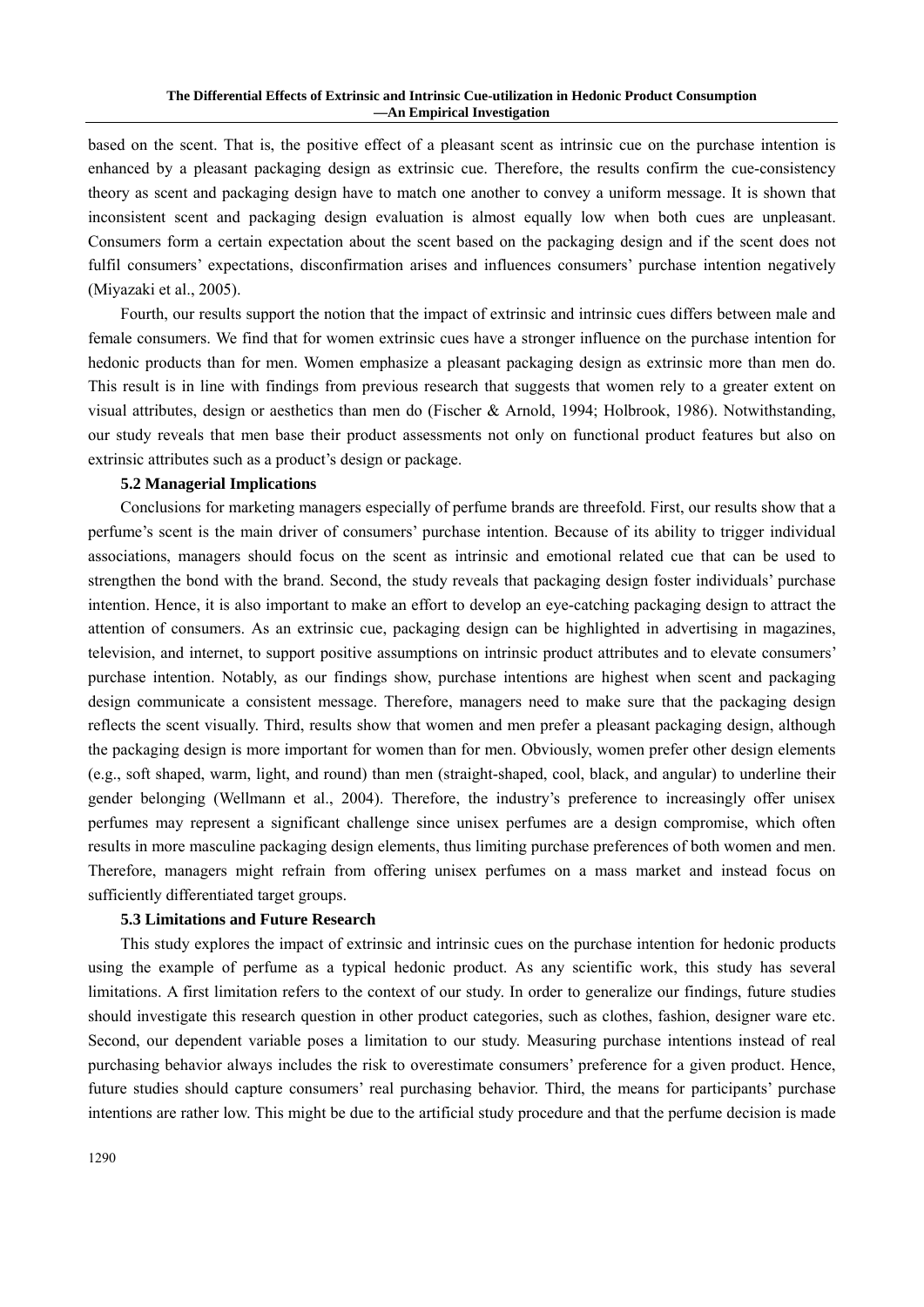on a highly emotional and individual level. Furthermore, due to its exploratory character, our study neglects further factors that may have an impact on consumers' purchase intention for perfumes, including perfume brand, price, advertising or store displays. These factors need to be included in future studies. Also, context variables such as the age and status of consumers should be considered. Several studies show that these factors influence consumer behaviour as well (Hervé & Mullet, 2009; Kotler & Armstrong, 2010). Finally, since gender differences have become a wide research area, cultural differences in gender-specific perfume decision making should be investigated.

#### **References:**

- Bone P. F. and Ellen P. S. (1999). "Scents in the marketplace: Explaining a fraction of olfaction", *J Retail*., Vol. 75, No. 2, pp. 243-262.
- Bone P. F. and Jantrania S. (1992). "Olfaction as a cue for product quality", *Mark Lett*, Vol. 3, No. 3, pp. 289-296.
- Bosmans A. (2006). "Scent and sensibilities: When do (in)congruent ambient scents influence product evaluations?", *J Mark*, Vol. 70, No. 3, pp. 32-43.
- Brucks M., Zeithaml V. A. and Naylor G. (2000). "Price and brand as indicators of quality dimensions for consumer durables", *J Academy MarkSci*, Vol. 28, No. 3, pp. 359-374.
- Clement J. (2007). "Visual influence on in-store buying decision: An eye-track experiment on the visual influence of packaging design", *J Mark Manage*, Vol. 23, No. 9-10, pp. 917-928.
- Coley A. and Burgess B. (2003). "Gender differences in cognitive and affective impulse buying", *J Fash Mark Manage*, Vol. 7, No. 3, pp. 282-295.
- Costa P. T., Terracciano A. and McCrae R. R. (2001). "Gender differences in personality traits across cultures: Robust and surprising findings", *J Personality Soc Psychol*, Vol. 81, No. 2, pp. 322-331.
- Cox A. D., Cox D. and Zimet G. (2006). "Understanding consumer responses to product risk information", *J Mark*, Vol. 70, No. 1, pp. 79-91.
- Crowley A. E., Spangenberg E. R. and Hughes K. R. (1992). "Measuring the hedonic and utilitarian dimensions of attitudes toward product categories", *Mark Lett*, Vol. 3, No. 3, pp. 239-249.
- Dhar R. and Wertenbroch K. (2000). "Consumer choice between hedonic and utilitarian goods", *J Mark Res*, Vol. 37, No. 1, pp. 60-71.
- Dittmar H., Beattie J. and Friese S. (1995). "Gender identity and material symbols: Objects and decision considerations in impulse purchases", *J Econ Psychol*, Vol. 16, No. 3, pp. 491-511.
- Doods D. W., Monroe K. B. and Grewal D. (1991). "Effects of price, brand and store information on buyers' product evaluations", *J Mark Res*, Vol. 28, No. 3, pp. 307-319.
- Doods W. B. and Monroe K. B. (1985). "The effect of brand and price information on subjective product evaluation", *Adv Consum Res*, Vol. 12, No. 1, pp. 85-90.
- Erdem T., Keane M. P. and Sun B. (2008). "A dynamic model of brand choice when price and advertising signal product quality", *Mark Sci*, Vol. 27, No. 6, pp. 1111-1125.
- Fischer E. and Arnold S. J. (1994). "Sex, gender identity, gender roles attitudes, and consumer behavior", *Psychol Mark*, Vol. 11, No. 2, pp. 163-182.
- Garber L. L. (1995). "The package appearance in choice", *Adv Consum Res*, Vol. 22, No. 1, pp. 653-660.
- Gelbrich K. and Roschk H. (2011). "A Meta-Analysis of organizational compliant handling and customer responses", *J Serv Res*, Vol. 14, No. 1, pp. 24-44.
- Hervé C. and Mullet E. (2009). "Age and factors influencing consumer behavior", *Intern J Consum Stud*, Vol. 33, No. 3, pp. 302-308.
- Higuchi T., Shoji K., Taguchi S. and Hatayama T. (2005). "Improvement of nonverbal behavior in Japanese female perfume-wearers", *Intern J Psychol*, Vol. 40, No. 2, pp. 90-99.
- Holbrook M. (1986). "Aims, concepts and methods for the representation of individual differences in aesthetics responses to design features", *J Consum Res*, Vol. 13, No. 3, pp. 337-347.
- Holbrook M. and Hirschman E. C. (1982). "The experiential aspects of consumption: Consumer fantasies, feelings and fun", *J Consum Res*, Vol. 9, No. 2, pp. 133-140.

Jacoby J., Olson J. and Haddock R. (1971). "Price, brand name and product composition characteristics as determinants of perceived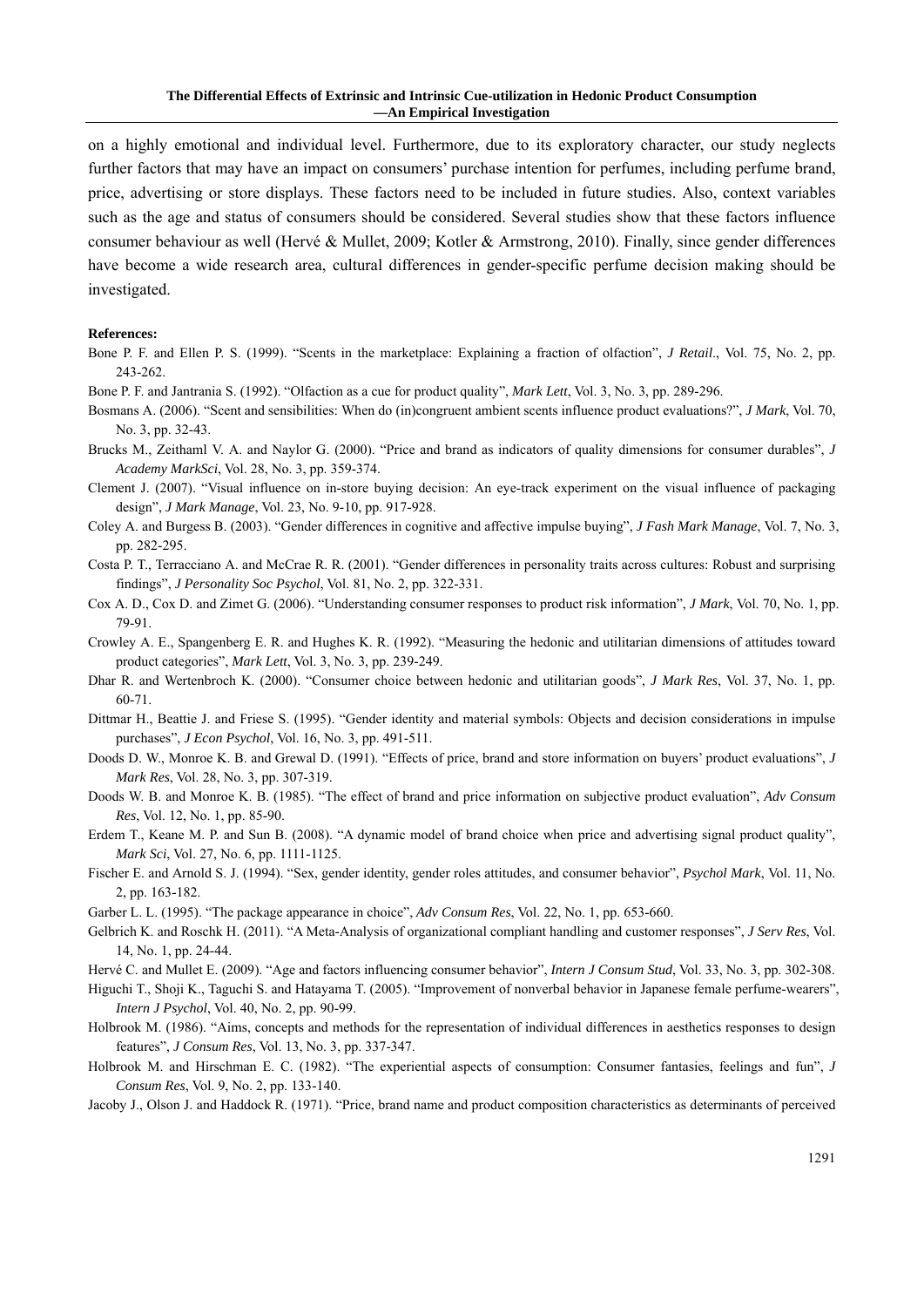#### **The Differential Effects of Extrinsic and Intrinsic Cue-utilization in Hedonic Product Consumption —An Empirical Investigation**

quality", *J App Psychol*, Vol. 55, No. 6, pp. 570-579.

Juster F. T. (1966). "Consumer buying intentions and purchase probability: An experiment in survey design", *J Am Stat Assoc*, Vol. 61, No. 315, pp. 658-696.

Kotler P. and Armstrong G. (2010). *Principles of Marketing*, Pearson Education, New Jersey.

- Laurent G. and Kapferer J. N. (1985). "Measuring consumer involvement profiles", *J Mark Res*, Vol. 22, No. 1, pp. 41-53.
- Lee M. and Lou Y. C. (1996). "Consumer reliance on intrinsic and extrinsic cues in product evaluations: A conjoint approach", *J of Appl Bus Res*, Vol. 12, No. 1, pp. 21-28.
- Lockshin L. S., Spawton A. L. and Macintosh G. (1997). "Using product, brand and purchasing involvement for retail segmentation", *J Retail Consum Serv*, Vol. 4, No. 3, pp. 171-184.
- MacInnis D. J. and Price L. L. (1987). "The role of imagery in information processing: Review and extensions", *J Consum Res*, Vol. 13, No. 4, pp. 473-491.

Maheswaran D. and Chaiken S. (1991). "Promoting systematic processing in low-motivation settings: Effect of incongruent information in processing and judgment", *J Personality Soc Psychol*, Vol. 61, No. 1, pp. 13-25.

- Meyers-Levy J. and Maheswaran D. (1991). "Exploring differences in males' and females' processing strategies", *J Consum Res*, Vol. 18, No. 1, pp. 63-70.
- Micu C. C. and Coulter R. A. (2012). "The impact of pretrial advertising on posttrial product evaluations: Assessing the effects of attribute information for hedonic and utilitarian products", *J Mark Theo Pract*, Vol. 20, No. 2, pp. 189-201.

Milotic D. (2003). "The impact of fragrance on consumer choice", *J Consum Beh*, Vol. 3, No. 2, pp. 179-191.

Mitchell D. J., Kahn B. E. and Knasko S. C. (1995). "There's something in the air: Effects of congruent or incongruent ambient odor on consumer decision making", *J Consum Res*, Vol. 22, No. 2, pp. 229-238.

Mittal B. (1989). "A comparative analysis of four scales of consumer involvement", *Psychol Mark*, Vol. 12, No. 7, pp. 663-682.

- Mittal B. and Lee M. S. (1989). "A causal model of consumer involvement", *J Eco Psychol*, Vol. 10, No. 3, pp. 363-389.
- Miyazaki A. D., Grewal D. and Goodstein R. C. (2005). "The effect of multiple extrinsic cues on quality perceptions: A matter of consistency", *J of Consum Res*, Vol. 32, No. 6, pp. 147-153.
- Mueller S., Lockshin L. and Louviere J. J. (2010). "What you see may not be what you get: Asking consumers what matters may not reflect what they choose", *Mark Lett*, Vol. 21, No. 4, pp. 335-350.
- Okada E. M. (2005). "Justification effects on consumer choice of hedonic and utilitarian goods", *J Mark Res*, Vol. 42, No. 1, pp. 43-53.
- Olson J. C. and Jacoby J. (1972). "Cue utilization in the quality perception process", accessed on 14 April 2013, available online at: http://www.acrwebsite.org/volumes/display.asp?id=11997.
- Orth U. R. and Bourrain A. (2008). "The influence of nostalgic memories on consumer exploratory tendencies: Echos from scents past", *J Retail Consum Serv*, Vol. 15, No. 4, pp. 277-287.
- Petrevu S. (2001). "Exploring the origins and information processing differences between men and women: Implications for advertisers", *Academy Mark Sci Rev*, Vol. 10, pp. 302-308.
- Petrevu S. and Lord K. R. (1994). "Comparative and noncomparative advertising: Attitudinal effects under cognitive and affective involvement conditions", *J Adv*, Vol. 23, No. 2, pp. 77-91.
- Rao A. R. and Monroe K. B. (1988). "The moderating effect of prior knowledge on cue utilization in product evaluations", *J Consum Res*, Vol. 15, No. 2, pp. 253-264.
- Rao A. R. and Monroe K. B. (1989). "The effect of price, brand name, and store name on buyers' perception of product quality: An integrative review", *J Mark Res*, Vol. 26, No. 3, pp. 351-357.
- Reimann M., Zaichkowsky J., Neuhaus C., Bender T. and Weber B. (2010). "Aesthetic package design: A behavioral, neural, and psychological investigation", *J Consum Psychol*, Vol. 20, No. 4, pp. 431-441.
- Richardson P. S., Dick A. S. and Jain A. K. (1994). "Extrinsic and intrinsic cue effects on perceptions of store brand quality", *J Mark*, Vol. 58, No. 10, pp. 28-36.

Rook D. W. and Hoch S. J. (1985). "Consuming impulse", *Adv Consum Res*, Vol. 12, No. 1, pp. 23-27.

- Schleidt M. (1992). "The semiotic relevance of human olfaction: A biological approach", in: Toller S. V. & Dodd G. H. (Eds.), *Fragrance: The Psychology and Biology of Perfume*, Essex: Science Publishers LTD, Essex, pp. 37-50.
- Spangenberg E. R., Ayn E. and Henderson P. W. (1996). "Improving the store environment: Do olfactory cues affect evaluations and behaviors?", *J Mark*, Vol. 60, pp. 67-80.
- Solvic P. (1966). "Cue-consistency and cue-utilization in judgment", *Am J Psychol*, Vol. 79, No. 3, pp. 427-434.
- Szybillo G. J. and Jacoby J. (1974). "Intrinsic vs. extrinsic cues as determinants of perceived product quality", *J App Psychol*, Vol. 59